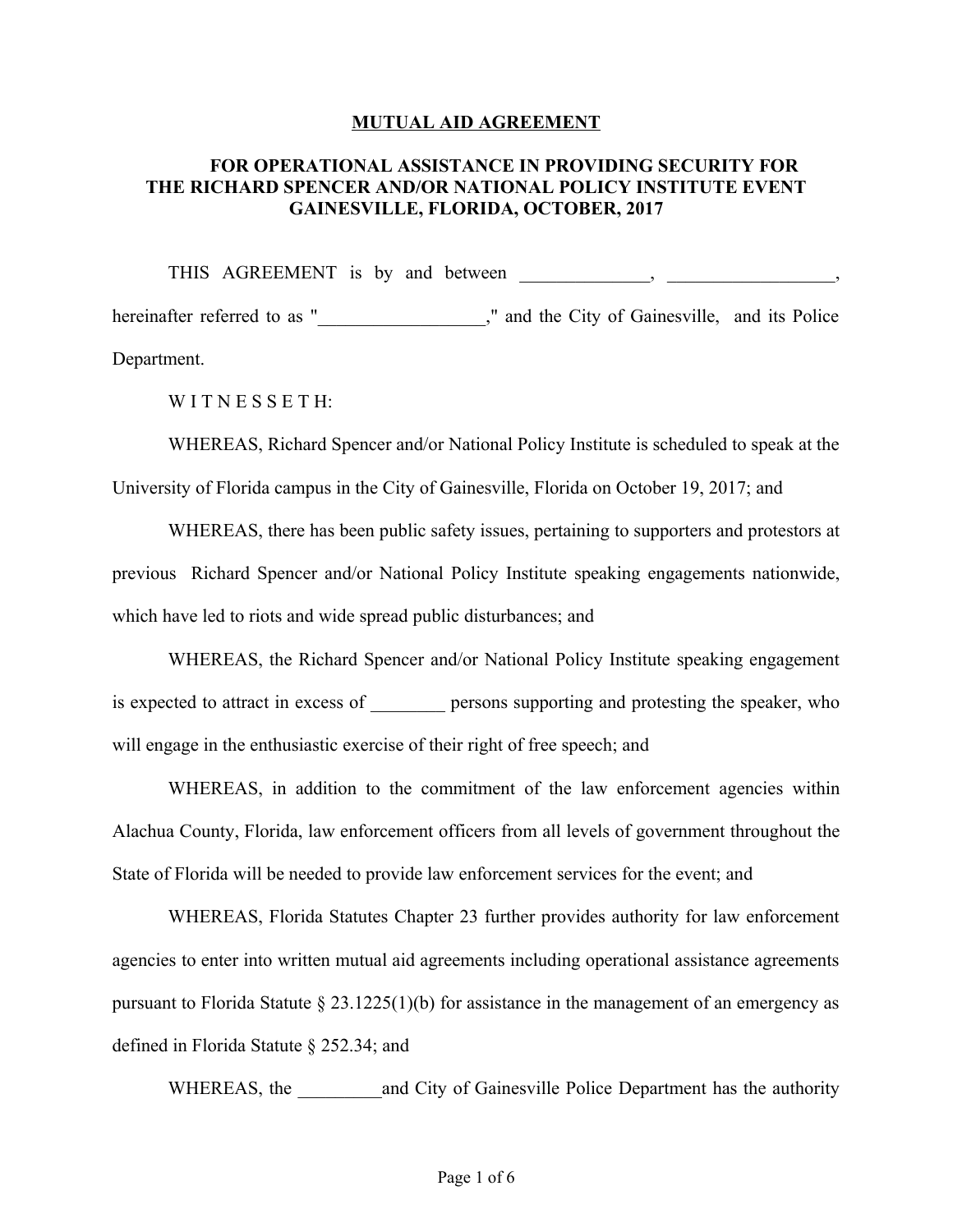under section 23.1225, F.S. et seq., the Florida Mutual Aid Act, to enter into a combined mutual aid agreement for law enforcement service which: 1) permits voluntary cooperation and assistance of a routine law enforcement nature across jurisdictional lines; and 2) provides for rendering of assistance in a law enforcement emergency as defined in section 252.34, F.S.,

NOW, THEREFORE, the parties agree as follows:

# **1.Parties**

This agreement is entered into between the City of Gainesville, Florida and the

The various covenants of this agreement run between the City of Gainesville Police Department and the  $\qquad \qquad \qquad$ 

# **2. Applicability**

 $\mathcal{L}_\text{max}$  , we have the set of  $\mathcal{L}_\text{max}$ 

This agreement applies to the "Richard Spencer and/or National Policy Institute speaking engagement to occur in the City of Gainesville, Florida scheduled for October 19, 2017, preevent planning, protest activities and post event protests. This agreement will apply to all Richard Spencer and/or National Policy Institute speaking engagement activities occurring on and around, October 19, 2017, and after that date in the event the Richard Spencer and/or National Policy Institute speaking engagement is postponed due to weather or for any other reason.

## **3. Requested Operational Assistance**

The City of Gainesville and the Gainesville Police Department (GPD) hereby request the operational assistance of \_\_\_\_\_\_\_\_\_\_\_\_\_\_\_\_ for security planning, training, execution and postevent law enforcement operations.

a) Although the is being asked for firm commitments of personnel, GPD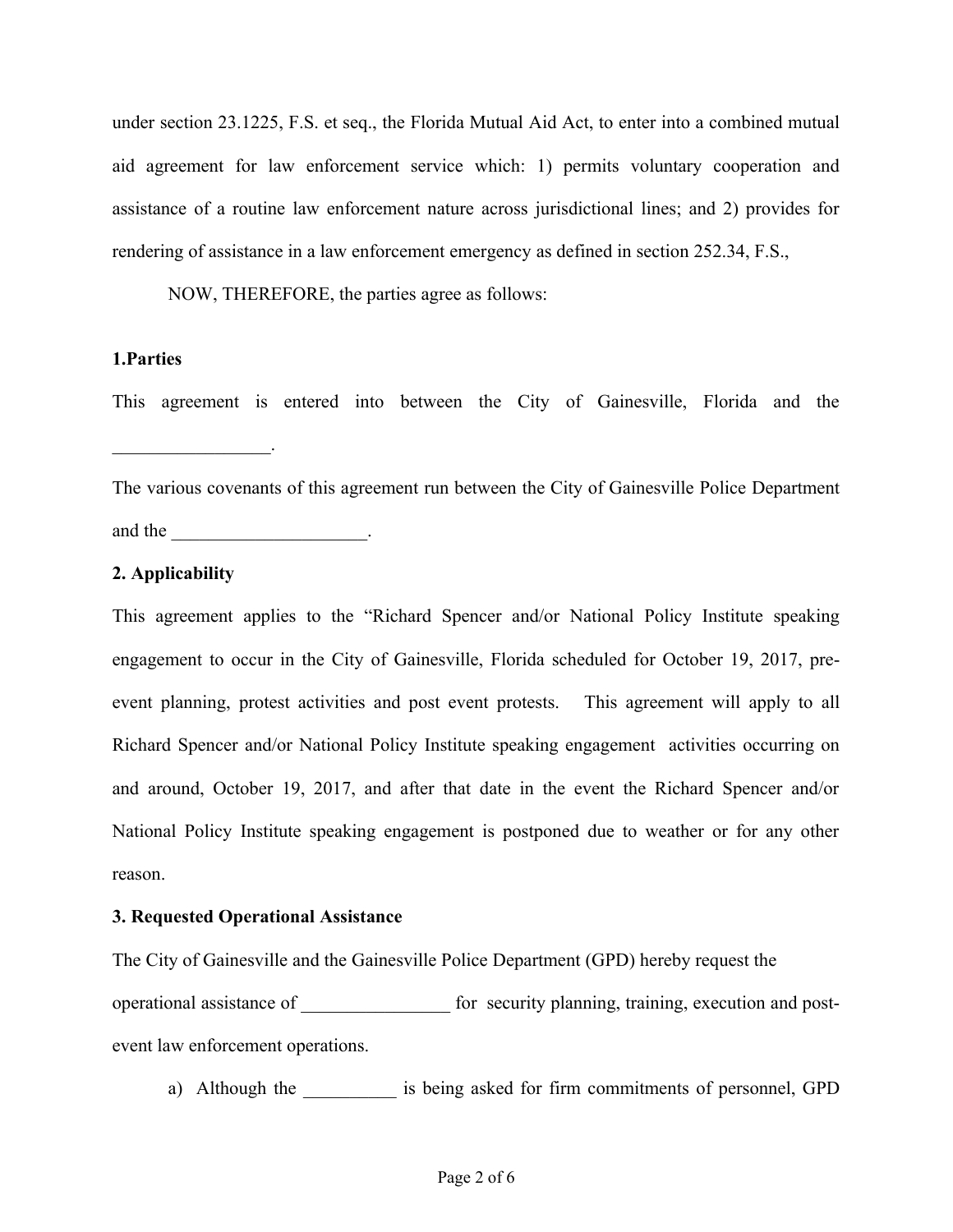recognizes that circumstances may require the to deviate from the committed number of officers. The final decision of the number of officers and resources to be dedicated to this event by the \_\_\_\_\_\_\_\_\_\_\_\_\_ rests solely with the

 $\mathcal{L}_\text{max}$  and  $\mathcal{L}_\text{max}$  and  $\mathcal{L}_\text{max}$ 

- b) The may provide officers only or may provide officers and supervisors. Prior to the event, agencies will be advised of the specific assignments allocated to their respective personnel. Whenever practical, direct supervision of an individual agency's personnel will be accomplished by or through that agency's own supervisors when such supervisors are provided. However, due to the scale of the event and the large number of assisting agencies participating, at times it is likely that supervision will occur or direction will be given by supervisors of another agency. Prior to the event, each participating officer will be aware of his or her specific chain of command. In any case, overall control of all law enforcement activities will be the responsibility of the Gainesville Police Department.
- c) No participating law enforcement officer will be ordered, required or requested to perform any act that would be prohibited by that officer's own agency's rules and regulations. Assisting agency personnel will, or have, receive(d) training specific to their assigned function. Issues regarding conflicts in rules and regulations or preferred response to anticipated situations should be raised during the training and/or preevent planning.

#### **4. Liability**

Each party engaging in any mutual cooperation and assistance, pursuant to this agreement, agrees with respect to any suit or claim for damages resulting from any and all acts,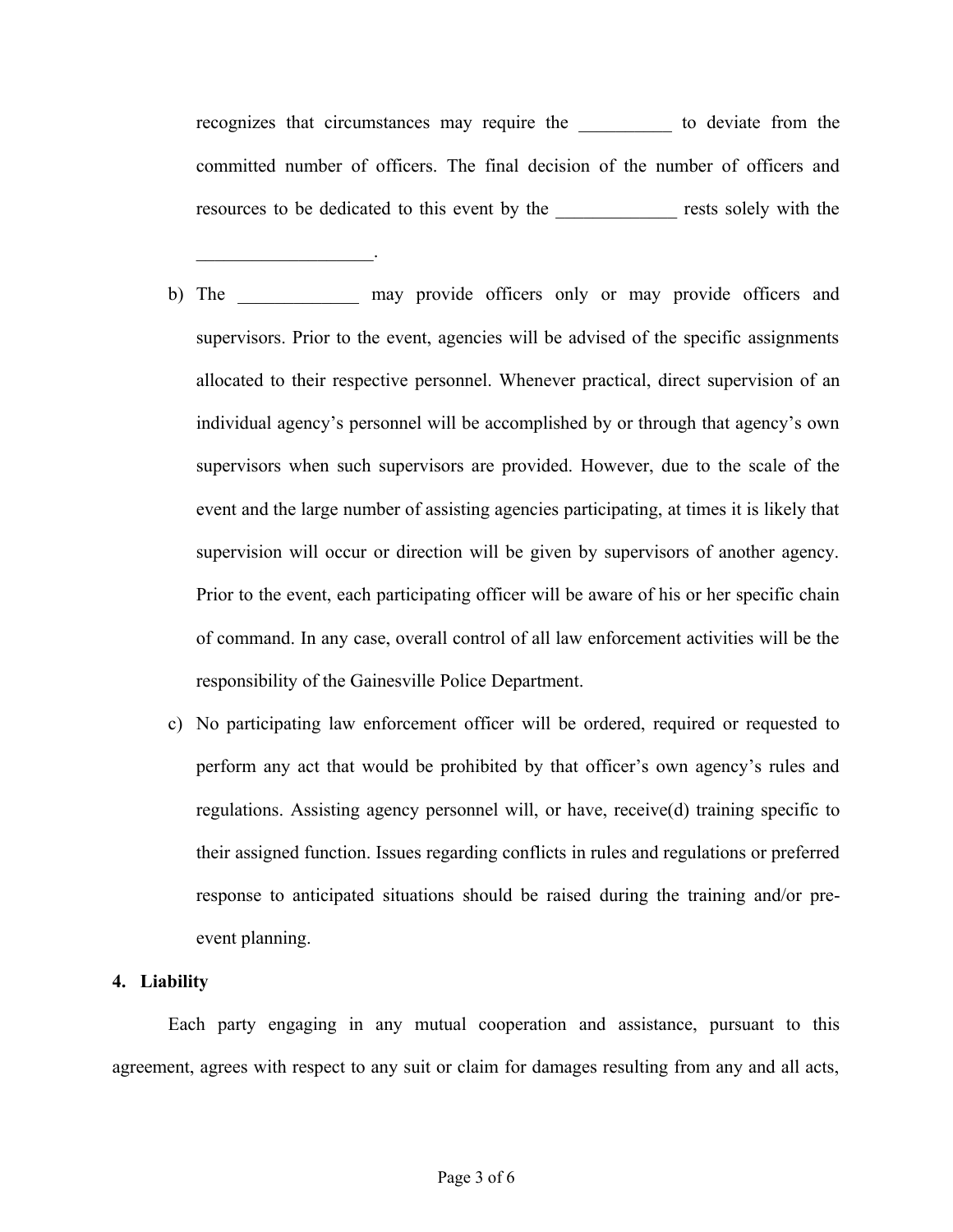omissions, or conduct of such party's own employees occurring while engaging in rendering aid pursuant to this agreement to assume full responsibility for same, subject to provisions of section 768.28, F.S., where applicable, and provided such party shall have control of the defense of any suit or claim to which said assumption or responsibility applies.

### **5. Powers, Privileges, Immunities and costs**

A. Employees of the \_\_\_\_\_\_\_\_\_\_\_\_\_\_, when actually engaging in mutual cooperation and assistance outside their normal jurisdictional limits, but inside this state, under the terms of this agreement shall, pursuant to the provisions of section 23.127(1), F.S., have the same powers, duties, rights, privileges and immunities as if performing their duties inside the City of the contract of the contract of the contract of the contract of the contract of the contract of the contract of the contract of the contract of the contract of the contract of the contract of the contract of the co

B. Each party shall furnish necessary equipment, resources and facilities, and render services to the other party to the agreement; however, no party shall be required to deplete unreasonably its own equipment, resources, facilities, and services in furnishing mutual aid.

C. The agency that furnishes equipment pursuant to this Section shall bear the cost of loss or damage to that equipment and shall pay any expense incurred in the operation and maintenance of that equipment.

D. The furnishing aid pursuant to this section shall compensate its appointees/employees regular salary and benefits during the time such aid is rendered and shall defray the actual travel and maintenance expenses of its employees while they are rendering such aid, including any amounts paid or due for compensation due to personal injury or death while such employees are engaged in rendering such aid.

E. The privileges and immunities from liability, exemption from laws,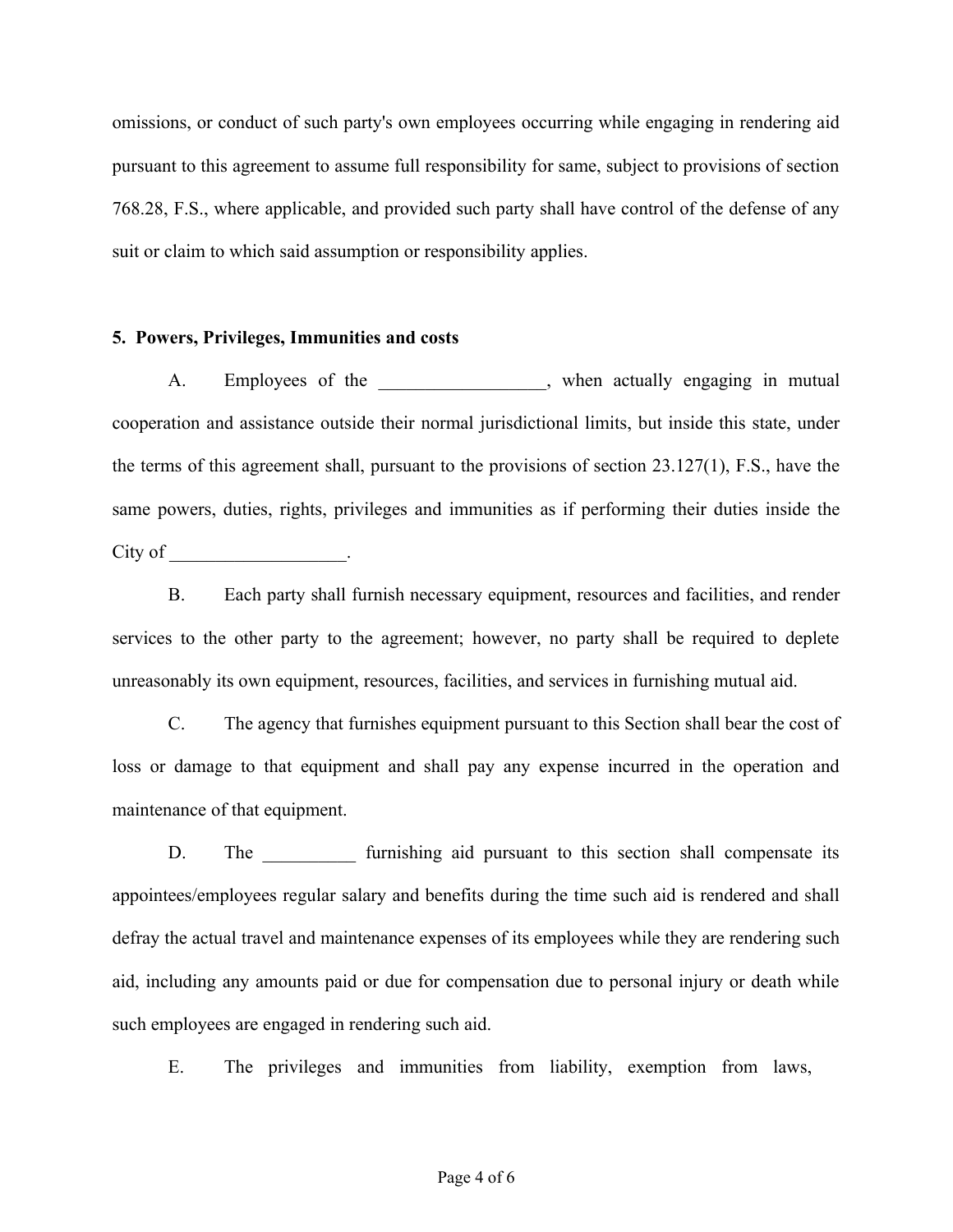ordinances and rules, and all pension, insurance, relief, disability, workers' compensation, salary, death and other benefits that apply to the activity of any employee of an agency when performing the employee's duties within the territorial limits of the employee's agency apply to the employee to the same degree, manner, and extent while engaged in the performance of the employee's duties extraterritorially under the provisions of this mutual aid agreement. The provisions of this section shall apply with equal effect to paid, volunteer, and reserve employees.

F. Nothing herein shall prevent the Gainesville Police Department from requesting supplemental appropriations from the governing authority having budgeting jurisdiction to reimburse the \_\_\_\_\_\_\_\_\_\_\_\_\_ for any actual costs or expenses incurred by the \_\_\_\_\_\_\_\_\_\_\_\_\_\_\_\_\_ performing hereunder.

G. The City of Gainesville shall be responsible for the cost of reasonable lodging and meals for the employees during the time the are providing assistance pursuant to this agreement. The City of Gainesville will reimburse the for any out of pocket expenses paid for reasonable lodging and food which has not been made available for or prepaid by the City of Gainesville.

#### **6. Insurance**

Each party shall carry liability insurance in an amount which is at least adequate to cover the risk to which that party may be exposed. Should the insurance coverage, however provided, of any party be canceled or undergo material change, that party shall notify the other party of such change within ten (10) days of receipt of notice or actual knowledge of such change.